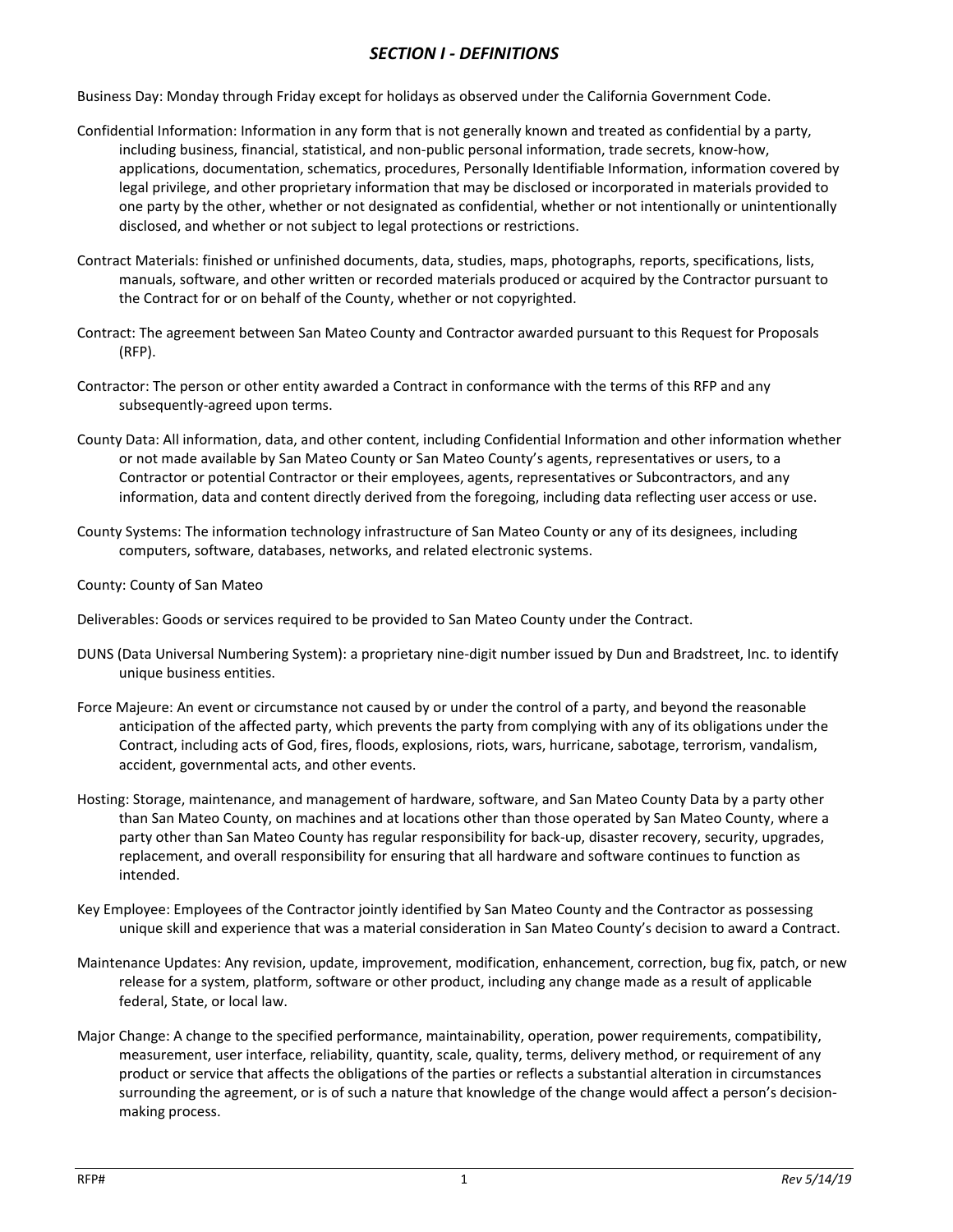- PII (Personally Identifiable Information): information in any format that can be used to identify a specific individual, either used alone or combined with other private or public information that can be linked in some way to a specific individual.
- Project Manager: The individual identified by San Mateo County as San Mateo County's primary contact for the receipt and management of the goods and services required under the Contract.
- PST: Pacific Standard Time, including Pacific Daylight Time when in effect.
- Subcontractor: Firms engaged by the Contractor to perform work or provide goods pursuant to the Contract, including vendors and suppliers.
- Task Order or Purchase Order: A written request from San Mateo County to a vendor to provide goods or services, indicating types, quantities, prices and delivery criteria.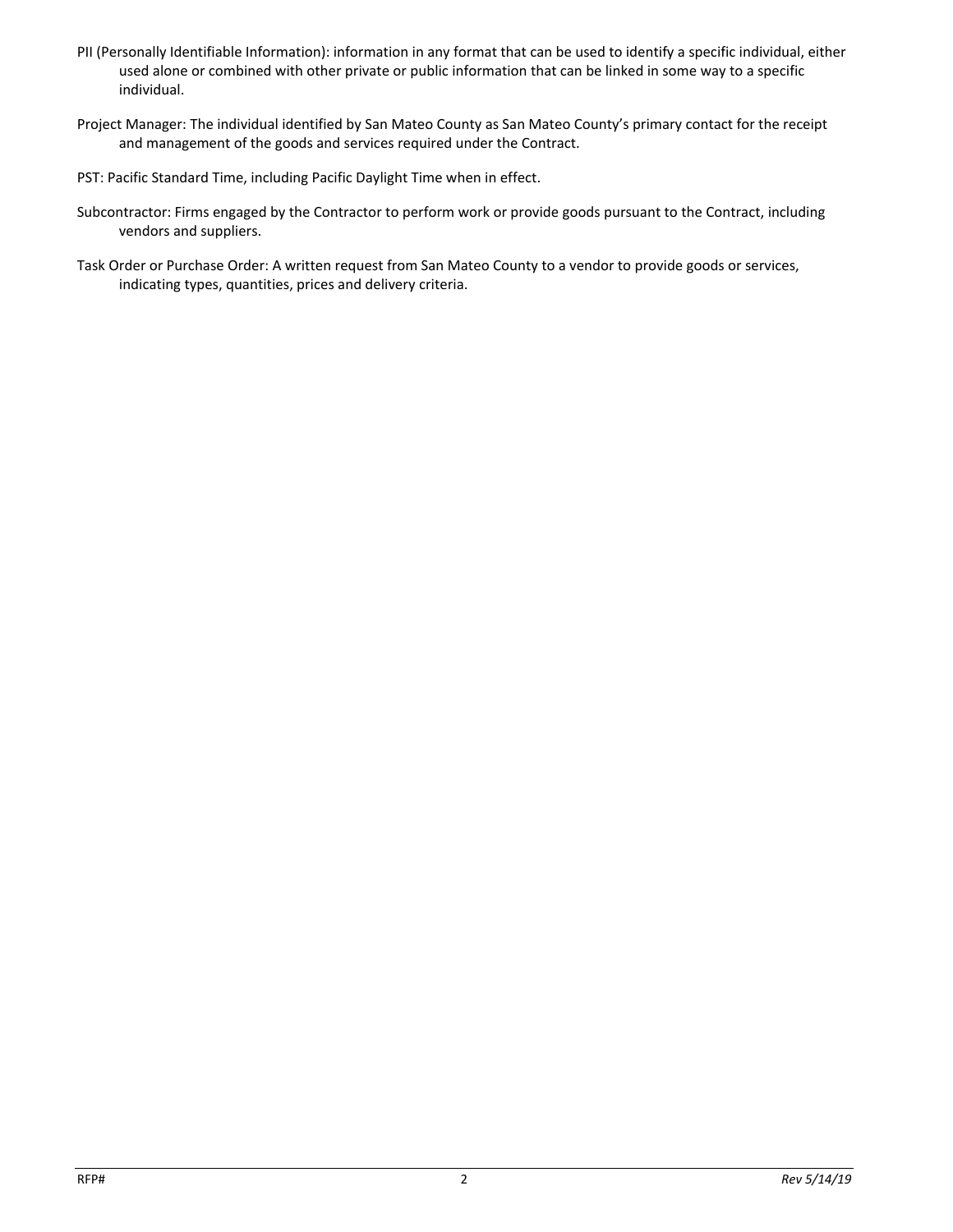### *SECTION II - INSTRUCTIONS FOR PROPOSERS*

#### **2.1 PRE-SUBMITTAL ACTIVITIES**

- A. Submit Proposals at CMO\_COVID\_RFP1@smcgov.org
- B. Questions, Comments, Exceptions

Submit questions, comments, and exceptions, including notifications of apparent errors, to communityaffairs@smcgov.org by the Deadline for Questions, Comments, and Exceptions. Questions and comments received after the deadline may not be acknowledged.

(1) Request for changes

If requesting changes to a part of this RFP, identify the specific words or phrases and the sections and paragraphs in which they occur. State the reason for each request and provide alternative suggested language. Failure to submit requests by the deadline will be deemed a waiver of any exception. The County's consideration of a suggestion does not imply acceptance. If sufficient proposals are received with no requested changes, the County may reject those requesting changes.

- (2) Request for Substitution of Specified Equipment, Material, or Process
	- (a) Unless otherwise stated in the RFP, references to items or processes by trade names, models or catalog numbers are to be regarded as establishing a standard of quality and not construed as limiting competition.
	- (b) If requesting a substitution for a required item, submit requests by the Deadline for Questions, Comments, and Exceptions. Furnish all necessary information required for the County, in its sole judgement, to make a determination as to the comparative quality and suitability of any suggested alternatives. The County's decision will be final. If alternatives are accepted, the County will issue an addendum to the RFP.
- C. Revisions to the RFP

The County may cancel, revise, or reissue this RFP, in whole or in part, for any reason. Revisions will be posted on county website. No other revision of this RFP will be valid.

D. Contact with County Employees

Violation of the following prohibitions may result in a proposer being found non-responsible, barred from participating in this or future procurements, and becoming subject to other legal penalties.

- (1) As of the issuance date of this RFP and continuing until it is canceled or an award is made, no proposer or person acting on behalf of a prospective proposer may discuss any matter relating to the RFP with any officer, agent, or employee of the County, other than through Public Purchase, to the Authorized Contact Person, or as outlined in the evaluation or protest procedures.
- (2) Proposers may not agree to pay any consideration to any company or person to influence the award of a Contract by the County, nor engage in behavior that may be reasonably construed by the public as having the effect or intent of influencing the award of a Contract.
- E. Pre-proposal conference and site visits

If a pre-proposal conference or site visit is scheduled, answers to questions raised prior to and at the events will be posted on the County website.

#### **2.2 PROPOSAL CONTENT REQUIREMENTS**

A. See attachment A

#### **2.3 PROPOSAL SUBMISSION**

- A. Submit proposals as directed below.
	- (1) Electronic Submissions CMO\_COVID\_RFP1@smcgov.org
	- (2) Hand-written responses, whether or not submitted electronically, will be rejected, with the exception that signatures may be hand-written.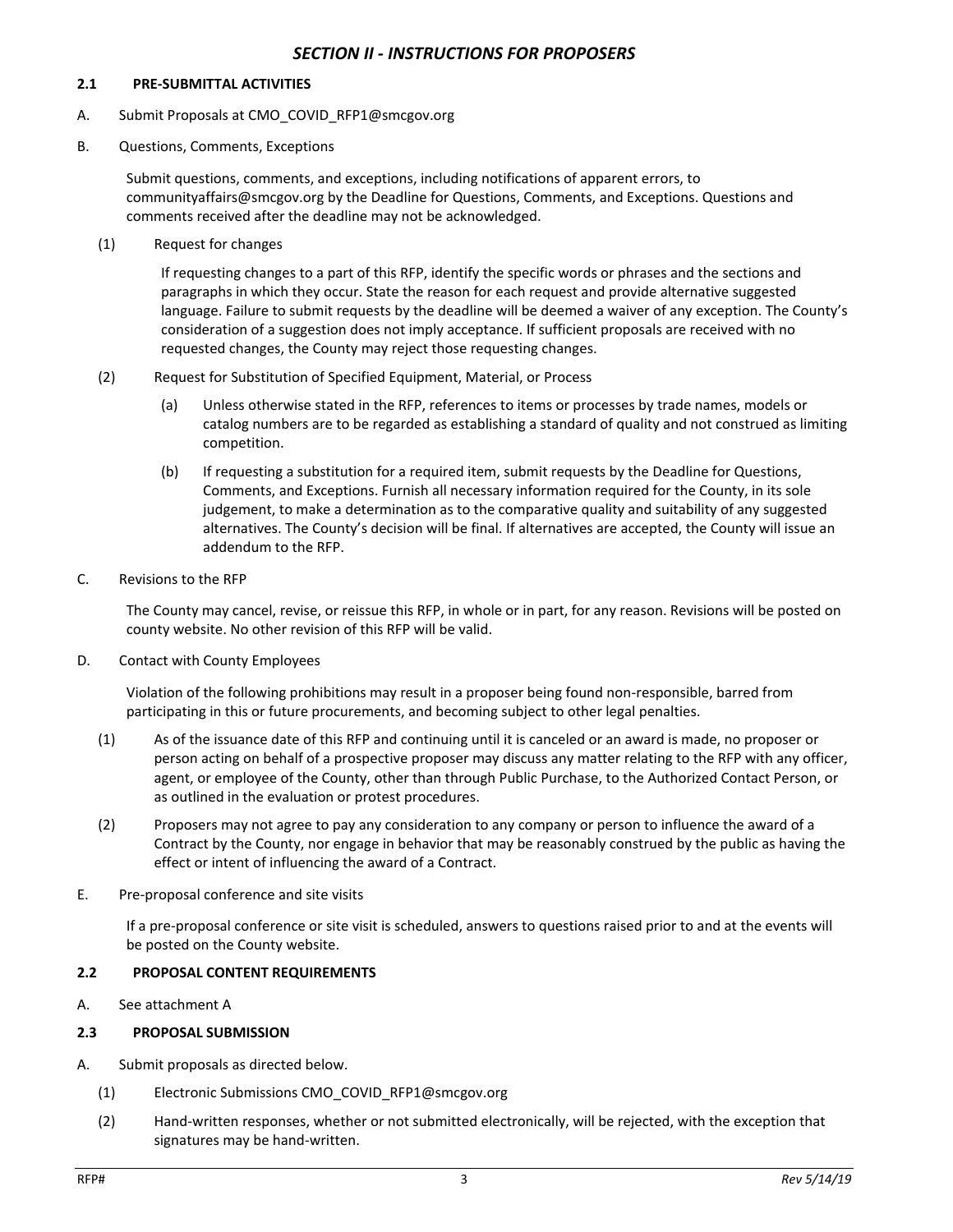## (3) Errors in Proposals

The County will not be liable for any errors in proposals. Proposals may be rejected as unresponsive if they are incomplete, are missing pages or information, or cannot be opened for any reason. The County may waive minor irregularities but such waiver will not modify any remaining RFP requirements.

## **2.4 PROPOSER CERTIFICATIONS**

By submitting a proposal, each proposer certifies under penalty of perjury that:

- Its submission is not the result of collusion or any other activity that would tend to directly or indirectly influence the selection process; and
- Proposer is able or will be able to comply with all requirements of this RFP at the time of Contract award; and
- Neither proposer, its employees, nor any affiliated firm providing the requested goods and services has prepared plans, specifications, terms or requirements for this RFP, or has any other actual or potential conflict of interest; and
- Proposer is aware of the provisions of Section 1090 *et seq.* and Section 87100 *et seq.* of the California Government Code relating to conflict of interest of public officers and employees, and is unaware of any financial or economic interest of any County officer or employee relating to this RFP.

### **2.5 WITHDRAWAL OF PROPOSALS**

Proposals may be withdrawn, modified, or replaced at any time prior to the Due Date and Time. After that time, whether or not a new RFP is issued for the same subject matter, withdrawal of a proposal may preclude the proposer from participating in the procurement as a proposer or subcontractor, except that an original equipment manufacturer may participate indirectly through a reseller.

### **2.6 NO COMMITMENT**

Neither submission of a proposal nor the County's receipt of proposal materials confers any right to the proposer nor any obligation on the County. This RFP does not commit the County to award a Contract, nor will the County defray any costs incurred in preparing proposals or participating in any presentations or negotiations.

## **2.7 ESTIMATED QUANTITIES**

If the RFP results in an indefinite quantity or a requirements Contract, the goods and services actually requested by the County may be less than the maximum value of the Contract and there is no guarantee, either expressed or implied, as to the actual quantity of goods and services that will be authorized under the Contract.

## **2.8 PROPOSER SELECTION**

At any time in the evaluation process, the County may request clarifications from proposers.

A. Determination of Responsiveness

A responsive proposal conforms to the instructions set forth in this RFP and any modifications to it. Nonresponsive proposals will be rejected. The County, in its sole discretion, may waive non-consequential deviations if the deviations cannot have provided an advantage over other proposers.

B. Proposal Evaluation

The County will establish an evaluation committee which will evaluate responsive proposals based on the criteria specified in the RFP. The committee may then recommend one or more top-ranked proposers for final negotiation of Contract terms, or may invite one or more proposers for oral presentations and demonstrations, following which those proposers may be allowed to amend their proposals. After evaluating presentations and amended proposals, the committee may recommend one or more top-ranked proposers for final negotiation of Contract terms.

C. Determination of Responsibility

The County will make a determination of the responsibility of any proposer under consideration for a Contract, taking into consideration matters such as the proposer's integrity, compliance with public policy and laws, past performance, fiscal responsibility, trustworthiness, financial and technical resources, capacity, and experience to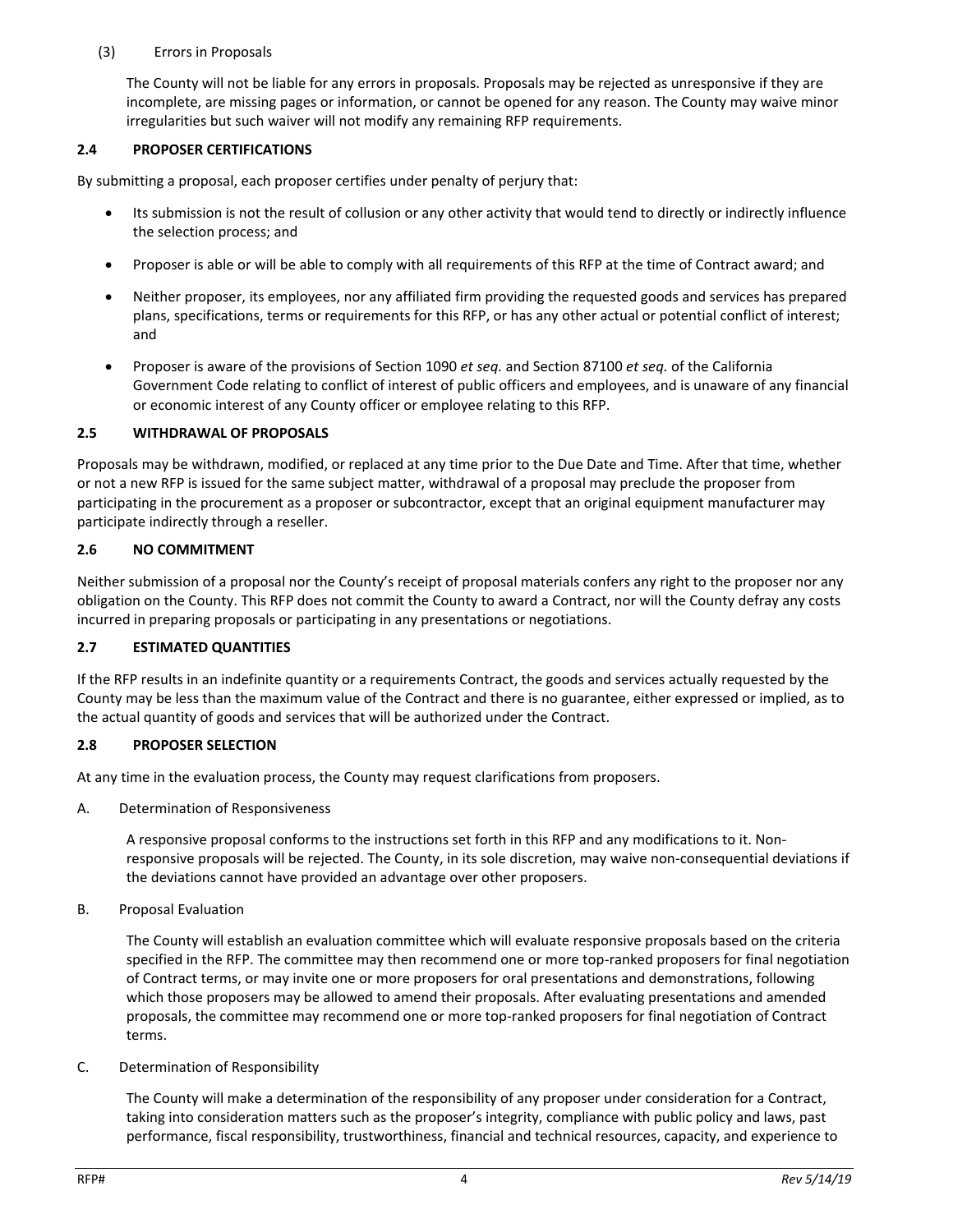satisfactorily carry out its responsibilities. The County will notify any proposer found non-responsible and allow the finding to be contested.

### **2.9 CONTRACT AWARD**

A. Notice of Intent to Award

Once a decision has been made to award a Contract to one or more proposers, the County will post a Notice of Intent to Award, notifying the remaining proposers of their non-selection. Inclusion of the recommendation to execute a Contract as an item on a Board of Supervisors meeting agenda may satisfy this notice requirement.

B. Award Procedure

Contract negotiations are neither an offer nor an implicit guarantee that a Contract will be executed. Award, if made, will be to the responsive, responsible proposer offering the overall best value to the County for the services and goods described in this RFP, or as applicable, for a specific portion of the services and goods described. Any agreement reached will be memorialized in a formal agreement using the attached Standard County Contract template.

C. Commencement of Performance

After all parties have signed the Contract, the County will notify the proposer and performance may proceed. Prior to County execution of the Contract, no County employee may authorize work. Any work performed prior to that time may be uncompensated.

### **2.10 PROTESTS**

Protests that do not comply with the protest procedures outlined below will be rejected.

- A. Protest Eligibility, Format, and Address
	- (1) Protests or objections may be filed regarding the procurement process, the content of the RFP or any addenda, or Contract award.
	- (2) The County will only review protests submitted by an interested party, defined as an actual or prospective proposer whose direct economic interest could be affected by the County's conduct of the RFP. Subcontractors do not qualify as interested parties.
- B. Submit protests to the County Procurement Manager by e-mail t[o protests@smcgov.org](mailto:protests@smcgov.org) or via hard copy to: County Procurement Manager, 455 County Center, 4<sup>th</sup> Fl, Redwood City, CA 94063
- C. Protest Deadlines

Submit protests with any supplemental materials by 5 p.m. PST, as appropriate, on the deadlines set forth below. The date of filing is the date the County receives the protest, unless received after 5 p.m. PST, or on other than a Business Day, in which case the date of filing will be the next Business Day. Failure to file by the relevant deadline constitutes a waiver of any protest on those grounds. Supplemental materials filed after the relevant deadline may be rejected by the County.

- (1) If relating to the content of the RFP or to an addendum, file within five Business Days after the date the County releases the RFP or addendum.
- (2) If relating to any notice of non-responsiveness or non-responsibility, file within five Business Days after the County issues such notice.
- (3) If relating to intent to award, file within five Business Days after the County issues Notice of Intent to Award. No protests will be accepted once actual award has been made.
- D. Protest Contents
	- (1) The letter of protest must include all of the following elements:
		- (a) Detailed grounds for the protest, fully supported with technical data, test results, documentary evidence, names of witnesses, and other pertinent information related to the subject being protested; and
		- (b) The law, rule, regulation, ordinance, provision or policy upon which the protest is based, with an explanation of the violation.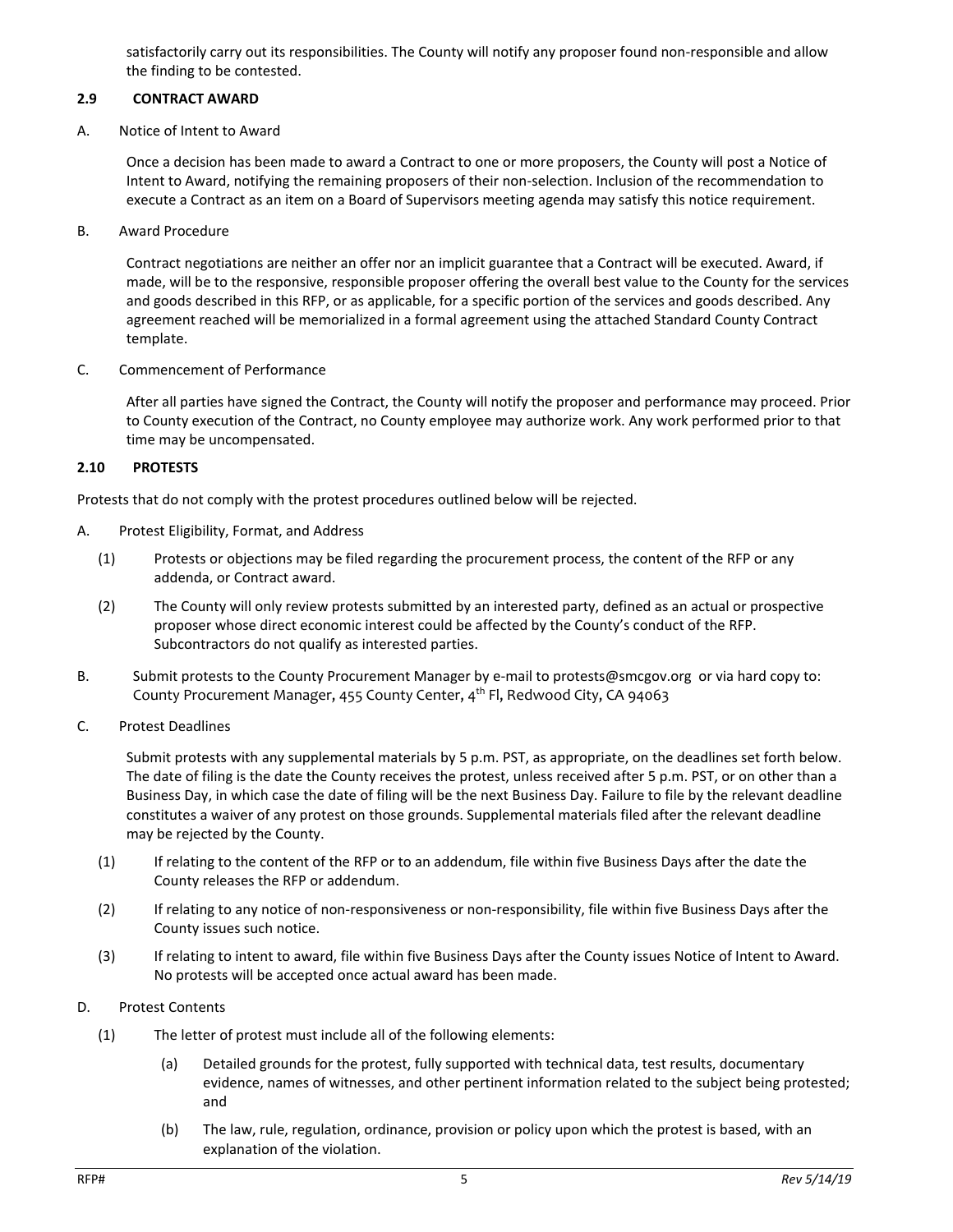- (2) Protests that simply disagree with decisions of the Evaluation Committee will be rejected.
- E. Reply to Protest

The County will send a written response to the protestor and to any other party named in the protest.

F. No Stay of Procurement Action during Protest

Nothing in these protest requirements will prevent the County from proceeding with negotiations or awarding a task or purchase order or Contract while a protest is pending.

# **2.11 PUBLIC RECORDS**

- A. General
	- (1) All proposals, protests, and information submitted in response to this RFP will become the property of the County and will be considered public records. As such, they may be subject to public review.
	- (2) Any Contract arising from this RFP will be a public record.
	- (3) Submission of any materials in response to this RFP constitutes:
		- (a) Consent to the County's release of such materials under the Public Records Act without notice to the person or entity submitting the materials; and
		- (b) Waiver of all claims against the County and/or its officers, agents, or employees that the County has violated a proposer's right to privacy, disclosed trade secrets, or caused any damage by allowing the proposal or materials to be inspected; and
		- (c) Agreement to indemnify and hold harmless the County for release of such information under the Public Records Act; and
		- (d) Acknowledgement that the County will not assert any privileges that may exist on behalf of the person or entity submitting the materials.
- B. Confidential Information
	- (1) The County is not seeking proprietary information and will not assert any privileges that may exist on behalf of the proposer. Proposers are responsible for asserting any applicable privileges or reasons why a document should not be produced in response to a public record request.
	- (2) If submitting information protected from disclosure as a trade secret or any other basis, identify each page of such material subject to protection as "CONFIDENTIAL". If requested material has been designated as confidential, the County will attempt to inform the proposer of the public records request in a timely manner to permit assertion of any applicable privileges.
	- (3) Failure to seek a court order protecting information from disclosure within ten days of the County's notice of a request to the proposer will be deemed agreement to disclosure of the information and the proposer agrees to indemnify and hold the County harmless for release of such information.
	- (4) Requests to treat an entire proposal as confidential will be rejected and deemed agreement to County disclosure of the entire proposal and the proposer agrees to indemnify and hold the County harmless for release of any information requested.
	- (5) Trade secrets will only be considered confidential if claimed to be a trade secret when submitted to the County, marked as confidential, and compliant with Government Code Section 6254.7.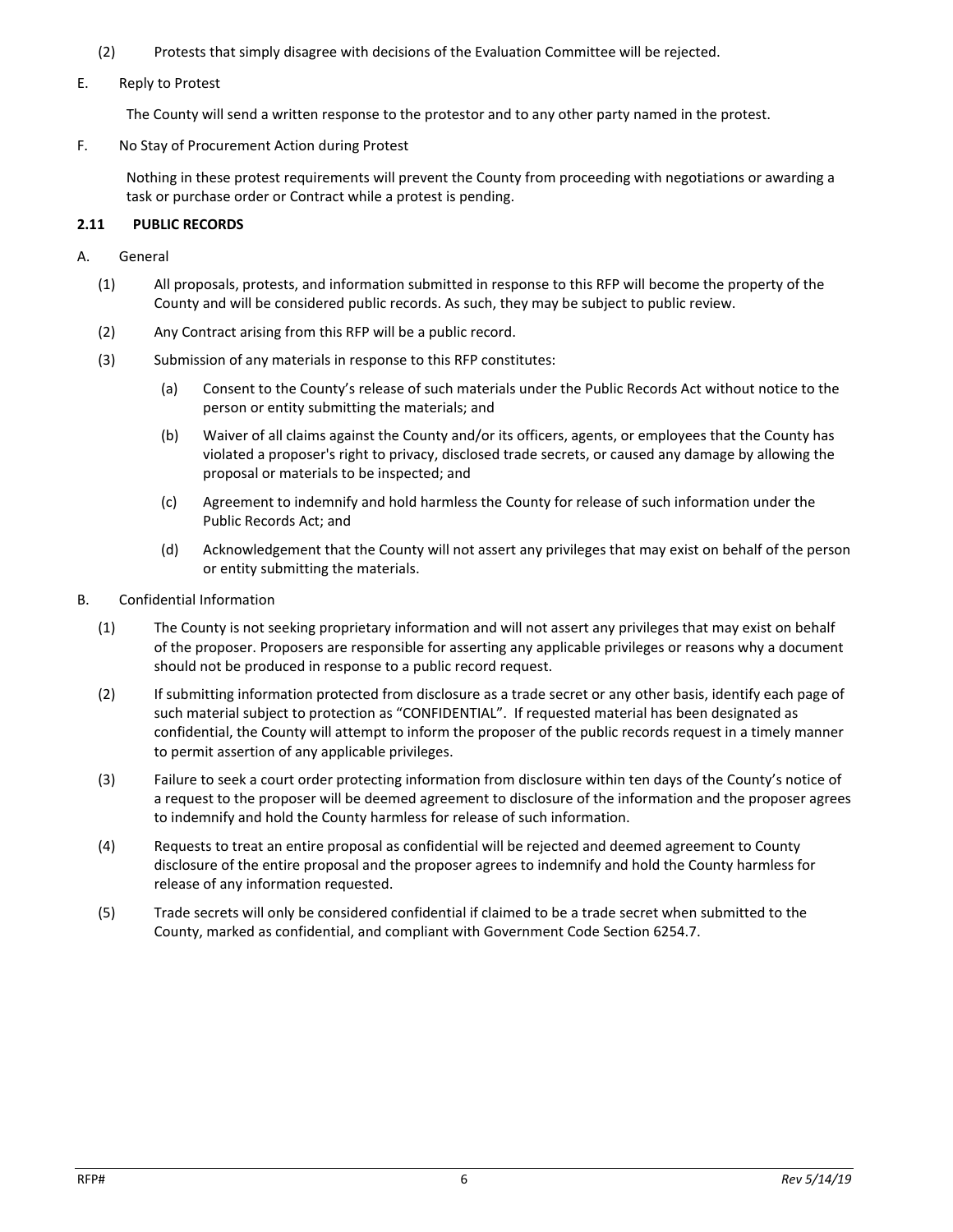## *SECTION III - QUALIFICATIONS, EXPERIENCE, AND EVALUATION CRITERIA*

#### **3.1 MINIMUM QUALIFICATIONS**

Proposals will be accepted only from organizations that meet the following required qualifications at the time of proposal submission:

- **Organizations:** Must be tax-exempt organization such as organizations that are tax exempt under Sections 501(c)3, 501(c)4, 501(c)6 of the Internal Revenue Code (IRC), or an organization that files a Form 990, Form 990 EZ, or Form 990-N with the Internal Revenue Service (IRS), and that serves San Mateo County residents.
- **School Groups/Districts:** Must provide educational services to residents and students in San Mateo County
- **Government Agencies:** San Mateo County cities, San Mateo County districts/agencies, and libraries in San Mateo County
- **Coalitions:** Groups comprised of two or more organizations, school groups, student associations, or government agencies.

### **3.2 EVALUATION CRITERIA**

Proposals will be evaluated in accordance with the following evaluation criteria:

• 45% - Method and approach

Apparent understanding of the scope of services to be provided

Appropriateness of the proposed solution/services

• 30% - Experience and organizational capacity

Qualifications and experience of both the proposer and key personnel

Experience with other public agencies

Organizational resources and staff, apparent ability to meet any required timelines or other requirements Being connected to the target community

• 25% - Price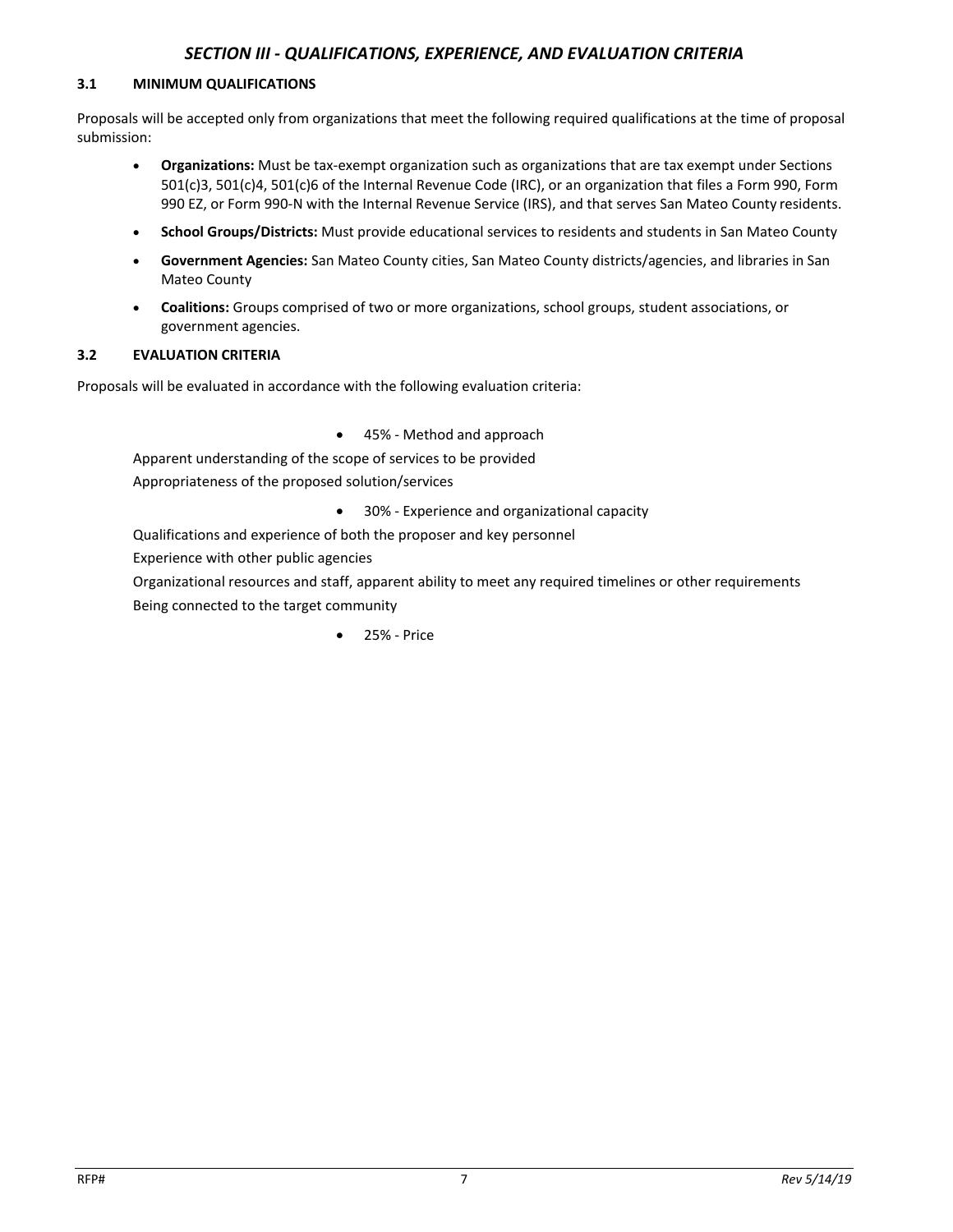# *SECTION IV - INSURANCE*

Awarded Contractor will be required to provide evidence of insurance for each of the checked categories before Contract execution:

| 冈 | <b>General Liability (Including</b><br>operations, products and<br>completed operations, as<br>applicable.) | \$1,000,000 - per occurrence for bodily injury, personal injury<br>and property damage. If Commercial General Liability Insurance<br>or other form with a general aggregate limit is used, the general<br>aggregate limit either must apply separately to this project or<br>must be twice the required occurrence limit. |
|---|-------------------------------------------------------------------------------------------------------------|---------------------------------------------------------------------------------------------------------------------------------------------------------------------------------------------------------------------------------------------------------------------------------------------------------------------------|
| П | <b>Automobile Liability</b>                                                                                 | \$1,000,000 - per accident for bodily injury and property<br>damage.                                                                                                                                                                                                                                                      |
| П | <b>Workers' Compensation</b>                                                                                | As required by the State of California                                                                                                                                                                                                                                                                                    |
| П | <b>Employers' Liability</b>                                                                                 | \$1,000,000 - each accident, \$1,000,000 policy limit bodily injury<br>by disease, \$1,000,000 each employee bodily injury by disease.                                                                                                                                                                                    |
| П | <b>Professional Liability (Errors</b><br>and Omissions)                                                     | \$1,000,000 - per occurrence.                                                                                                                                                                                                                                                                                             |
|   | <b>Cyber Liability</b>                                                                                      | \$5,000,000 per occurrence for Privacy and Network Security,<br>\$1,000,000 per occurrence for Technology Errors and Omissions                                                                                                                                                                                            |
|   |                                                                                                             | To be carried at all times during the term of the Contract and<br>for three years thereafter.                                                                                                                                                                                                                             |

## **4.1 SPECIAL INSURANCE REQUIREMENTS - CYBER LIABILITY**

If the work involves services or goods related to computers, networks, systems, storage, or access to County Data or to any data that may, alone or in combination with other data, become Confidential Information or Personally Identifiable Information, the following insurance is required.

(1) Privacy and Network Security

During the term of the Contract and for three years thereafter, maintain coverage for liability and remediation arising out of unauthorized use of or access to County Data or software within Contractor's network or control. Provide coverage for liability claims, computer theft, extortion, network breach, service denial, introduction of malicious code, loss of Confidential Information, or any unintentional act, error, or omission made by users of Contractor's electronic data or systems while providing services to the County. The insurance policy must include coverage for regulatory and fines and penalties, crisis management expenses, and business interruption. No exclusion/restriction for unencrypted portable devices/media may be on the policy.

(2) Technology Errors and Omissions

During the term of the Contract and for three years thereafter, maintain coverage for liabilities arising from errors, omissions, or negligent acts in rendering or failing to render computer or information technology services and technology products, including at a minimum, coverage for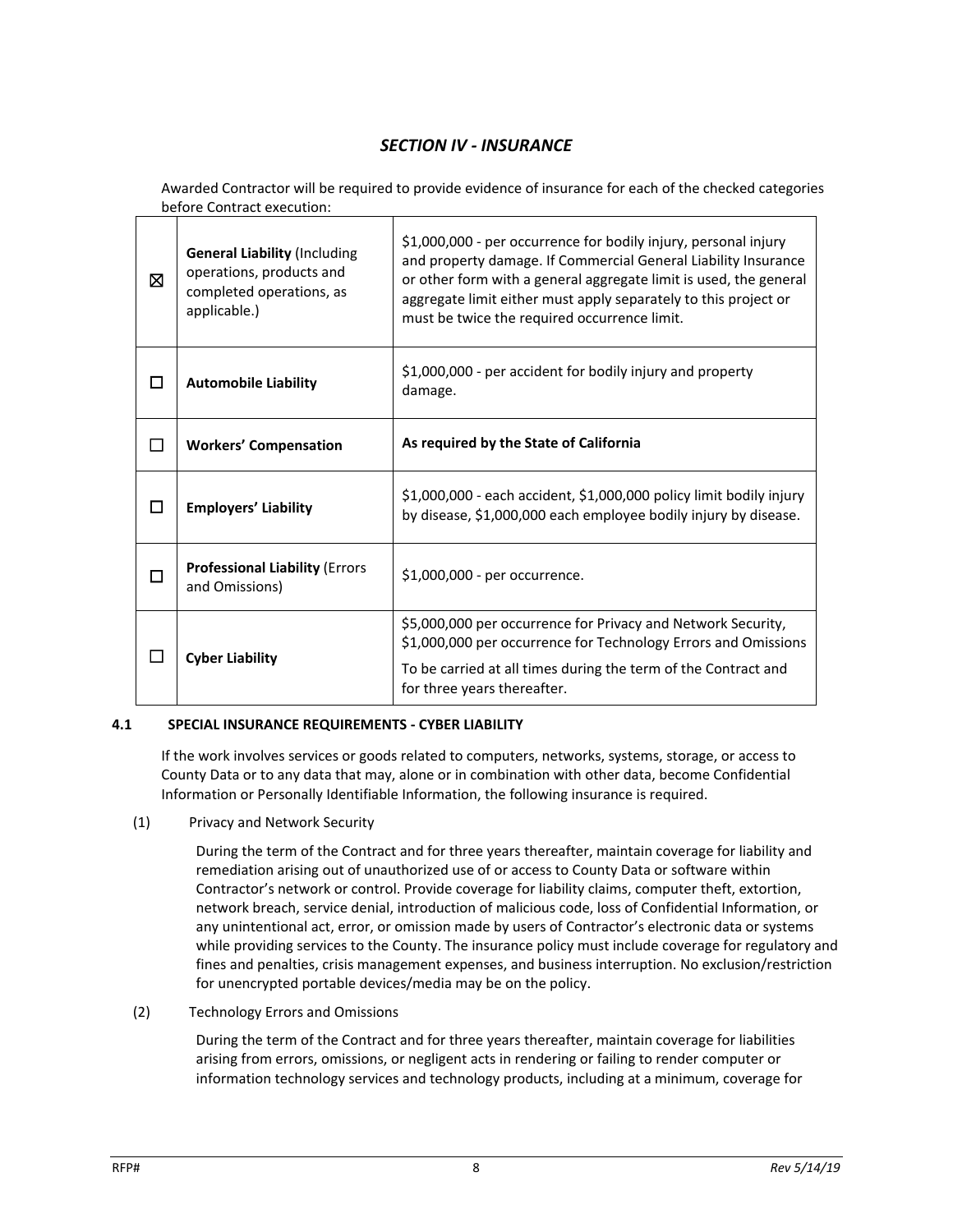systems analysis, design, development, integration, modification, maintenance, repair, management, or outsourcing any of the foregoing.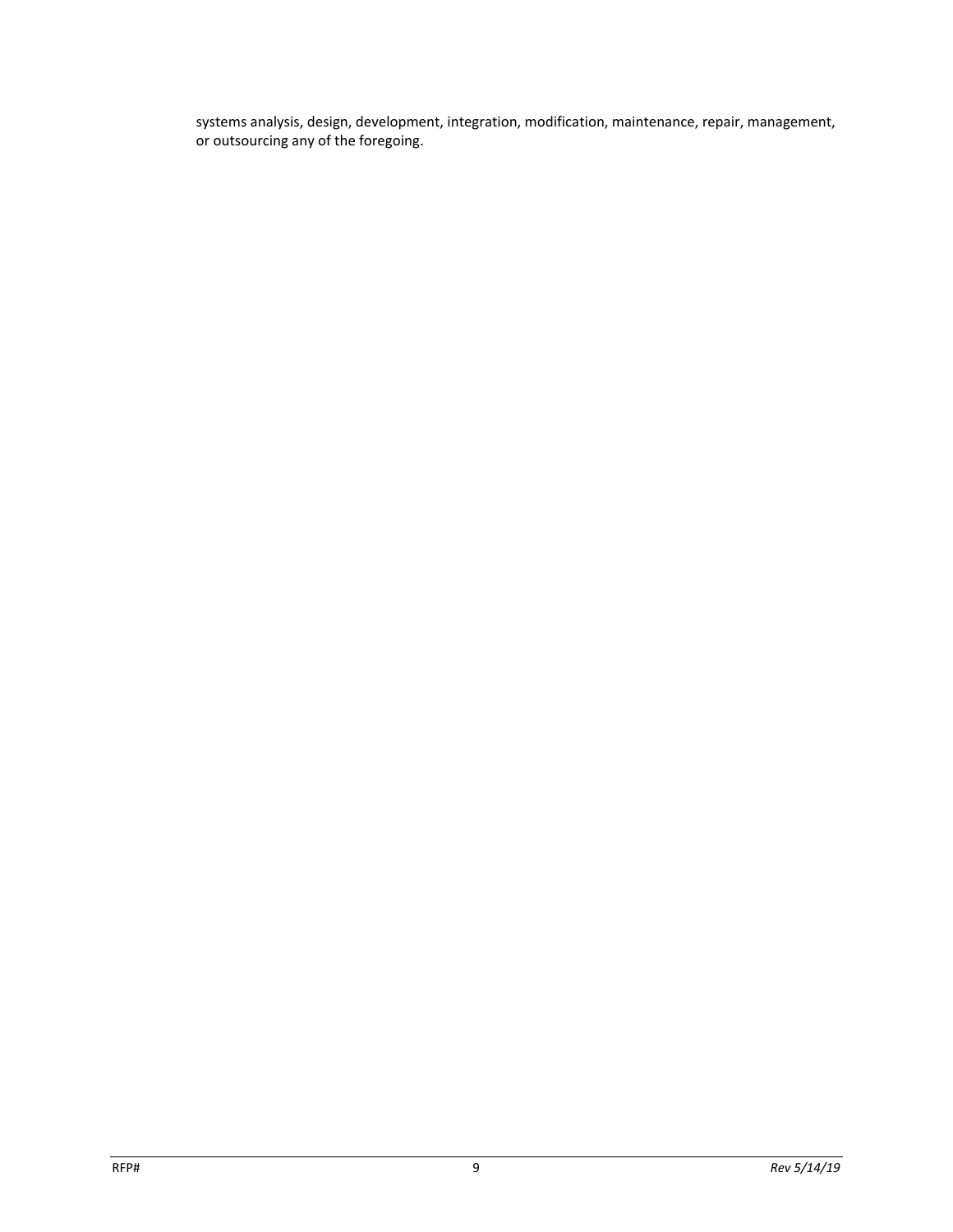# *SECTION V - STANDARD CONTRACT TEMPLATE*

The County's standard contract is template is attached for information only. Do not complete this form. The final agreement between the County and any successful proposer will be based on this template. Proposers are expected to comply with the terms of the County's standard contract and failure to do show may be ground for no award.

See attachment B